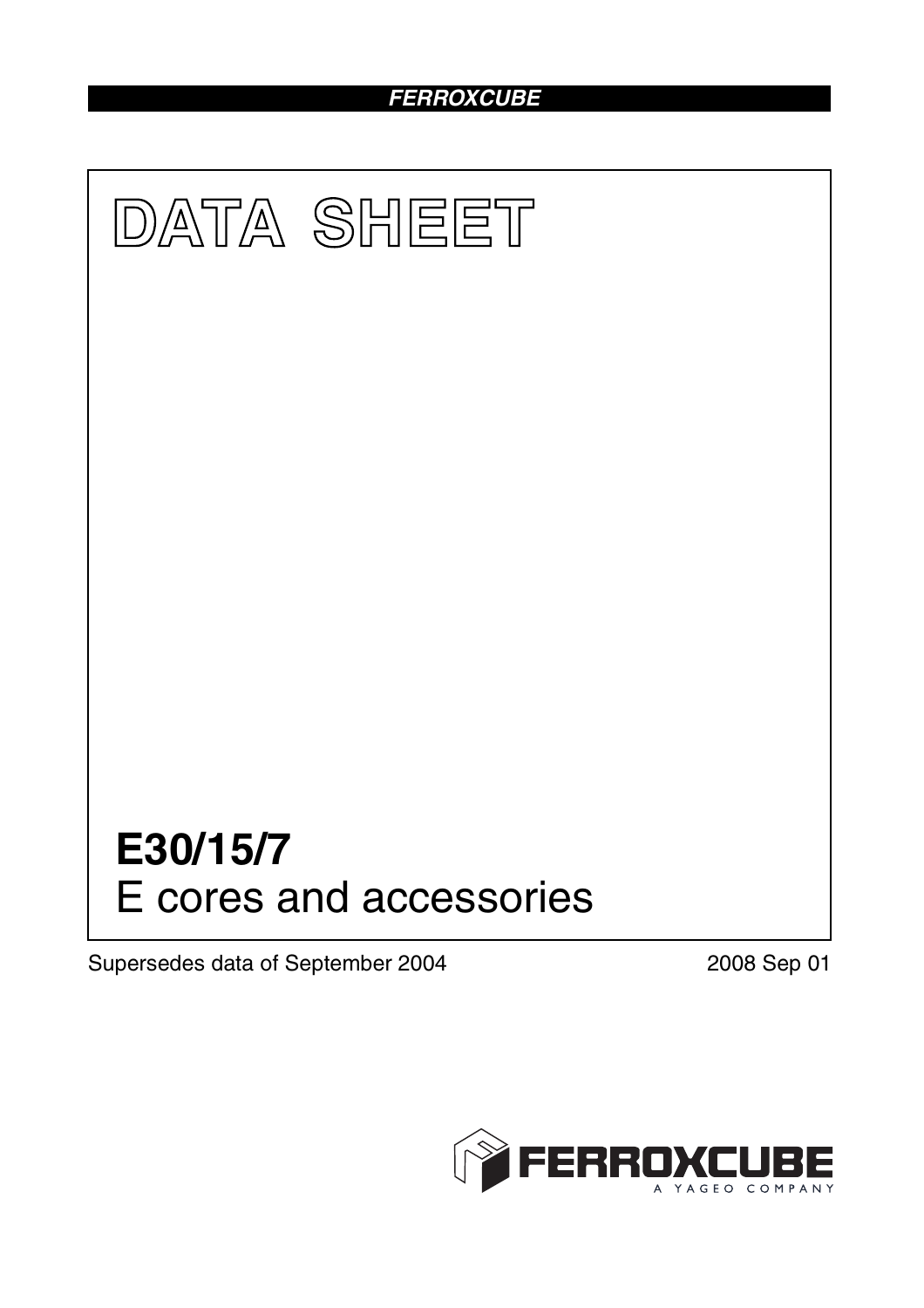### **CORE SETS**

#### **Effective core parameters**

| <b>SYMBOL</b>  | <b>PARAMETER</b>  | <b>VALUE</b> | <b>UNIT</b>     |
|----------------|-------------------|--------------|-----------------|
| $\Sigma(I/A)$  | core factor (C1)  | 1.12         | $mm-1$          |
| $V_{e}$        | effective volume  | 4000         | mm <sup>3</sup> |
| l <sub>e</sub> | effective length  | 67.0         | mm              |
| $A_{\rm e}$    | effective area    | 60.0         | mm <sup>2</sup> |
| min            | minimum area      | 49.0         | mm <sup>2</sup> |
| m              | mass of core half | $\approx$ 11 |                 |



#### **Core halves**

 $A_L$  measured in combination with a non-gapped core half, clamping force for  $A_L$  measurements 20 ±10 N, unless stated otherwise.

| <b>GRADE</b> | $A_L$<br>(nH)                | μ <sub>e</sub> | <b>TOTAL AIR GAP</b><br>$(\mu m)$ | <b>TYPE NUMBER</b> |
|--------------|------------------------------|----------------|-----------------------------------|--------------------|
| 3C81         | $100 \pm 5\%$ <sup>(1)</sup> | $\approx 89$   | $\approx 1100$                    | E30/15/7-3C81-E100 |
|              | 160 ±5%                      | $\approx$ 142  | $\approx 580$                     | E30/15/7-3C81-A160 |
|              | 250 ±5%                      | $\approx 222$  | $\approx 330$                     | E30/15/7-3C81-A250 |
|              | $315 + 5%$                   | $\approx$ 280  | $\approx 240$                     | E30/15/7-3C81-A315 |
|              | 400 $\pm$ 8%                 | $\approx$ 355  | $\approx$ 180                     | E30/15/7-3C81-A400 |
|              | $630 + 15%$                  | $\approx$ 560  | $\approx 100$                     | E30/15/7-3C81-A630 |
|              | 2500 ± 25%                   | $\approx$ 2220 | $\approx 0$                       | E30/15/7-3C81      |
| 3C90         | 100 $\pm$ 5% <sup>(1)</sup>  | $\approx 89$   | $\approx 1100$                    | E30/15/7-3C90-E100 |
|              | 160 ±5%                      | $\approx$ 142  | $\approx 580$                     | E30/15/7-3C90-A160 |
|              | $250 + 5%$                   | $\approx$ 222  | $\approx 330$                     | E30/15/7-3C90-A250 |
|              | $315 + 5%$                   | $\approx 280$  | $\approx 240$                     | E30/15/7-3C90-A315 |
|              | $400 + 8\%$                  | $\approx$ 355  | $\approx$ 180                     | E30/15/7-3C90-A400 |
|              | 630 $\pm$ 15%                | $\approx$ 560  | $\approx$ 100                     | E30/15/7-3C90-A630 |
|              | 1900 ± 25%                   | $\approx 1690$ | $\approx 0$                       | E30/15/7-3C90      |
| 3C91<br>des  | 2500 ± 25%                   | $\approx$ 2220 | $\approx 0$                       | E30/15/7-3C91      |
| 3C92<br>des  | 1400 ± 25%                   | $\approx$ 1250 | $\approx 0$                       | E30/15/7-3C92      |
| 3C94         | 1900 ± 25%                   | $\approx 1690$ | $\approx 0$                       | E30/15/7-3C94      |
| 3C96<br>des  | 1600 ±25%                    | $\approx$ 1420 | $\approx 0$                       | E30/15/7-3C96      |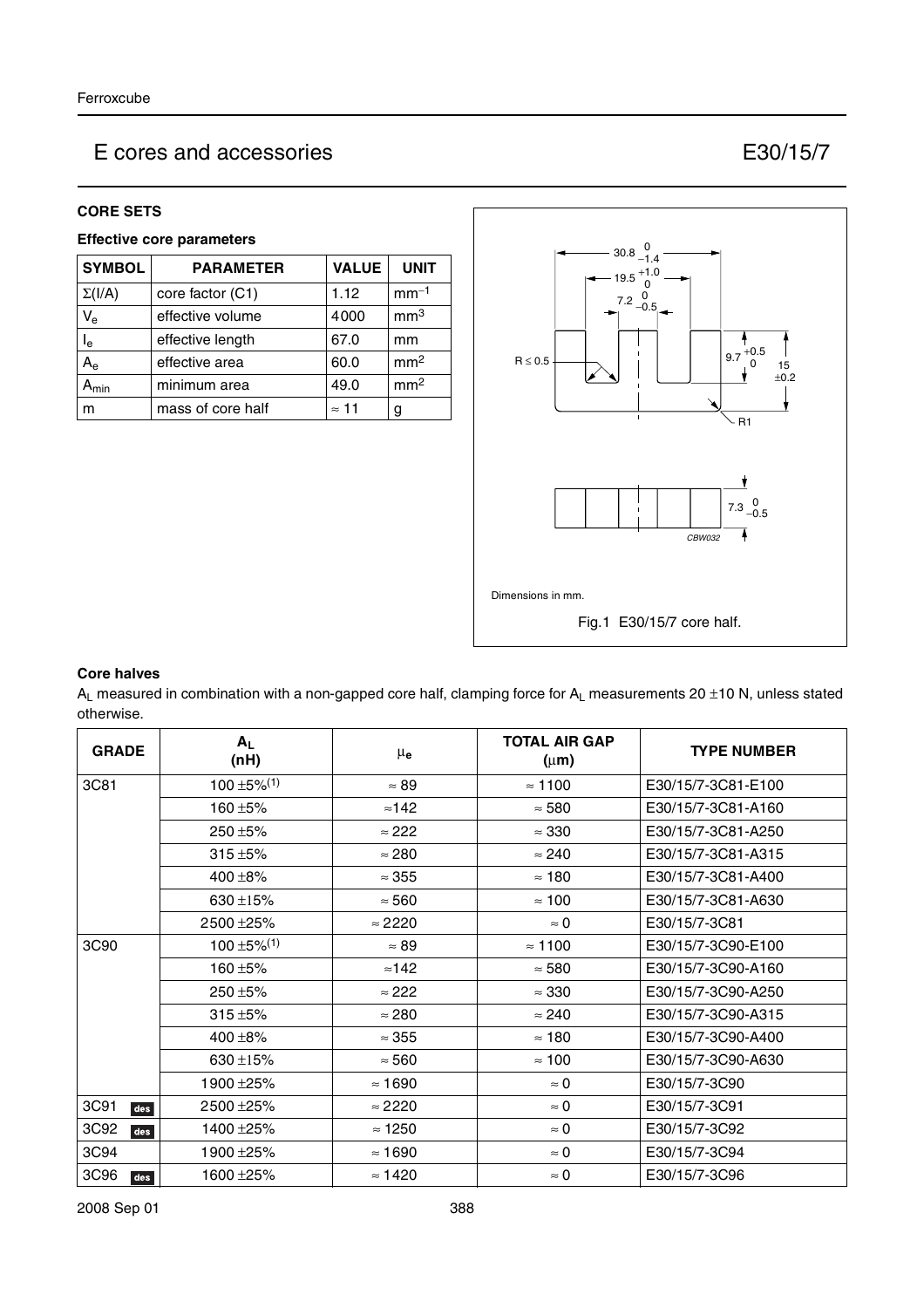| <b>GRADE</b>    | $A_L$<br>(nH)                | $\mu_{\mathbf{e}}$ | <b>TOTAL AIR GAP</b><br>$(\mu m)$ | <b>TYPE NUMBER</b> |
|-----------------|------------------------------|--------------------|-----------------------------------|--------------------|
| 3F <sub>3</sub> | $100 \pm 5\%$ <sup>(1)</sup> | $\approx 89$       | $\approx$ 1100                    | E30/15/7-3F3-E100  |
|                 | 160 ±5%                      | $\approx$ 142      | $\approx 580$                     | E30/15/7-3F3-A160  |
|                 | $250 + 5%$                   | $\approx$ 222      | $\approx 330$                     | E30/15/7-3F3-A250  |
|                 | $315 + 5%$                   | $\approx 280$      | $\approx 240$                     | E30/15/7-3F3-A315  |
|                 | $400 + 8%$                   | $\approx 355$      | $\approx$ 180                     | E30/15/7-3F3-A400  |
|                 | 630 ±15%                     | $\approx 560$      | $\approx$ 100                     | E30/15/7-3F3-A630  |
|                 | 1600 ± 25%                   | $\approx$ 1420     | $\approx 0$                       | E30/15/7-3F3       |
| 3F35<br>des     | 1250 ±25%                    | $\approx$ 1110     | $\approx 0$                       | E30/15/7-3F35      |

#### **Note**

1. Measured in combination with an equal gapped core half, clamping force for  $A_L$  measurements, 20 ±10 N.

### **Core halves of high permeability grades**

Clamping force for  $A_L$  measurements 20  $\pm$ 10 N.

| <b>GRADE</b> | $A_L$<br>(nH) | μe             | <b>AIR GAP</b><br>$(\mu m)$ | <b>TYPE NUMBER</b> |
|--------------|---------------|----------------|-----------------------------|--------------------|
| 3C11         | $3300 + 25\%$ | $\approx$ 2930 | $\approx$ 6                 | E30/15/7-3C11      |
| <b>3E27</b>  | 4100 ±25%     | $\approx$ 3640 | $\approx$ L                 | E30/15/7-3E27      |

#### **Properties of core sets under power conditions**

| $B(mT)$ at      |                                                 | CORE LOSS (W) at                              |                                                 |                                                  |                                                |  |
|-----------------|-------------------------------------------------|-----------------------------------------------|-------------------------------------------------|--------------------------------------------------|------------------------------------------------|--|
| <b>GRADE</b>    | $H = 250$ A/m;<br>$f = 25$ kHz;<br>$T = 100 °C$ | f = 25 kHz;<br>$B = 200 mT$ ;<br>$T = 100 °C$ | $f = 100$ kHz;<br>$B = 100$ mT;<br>$T = 100 °C$ | $f = 100$ kHz;<br>$B = 200 mT$ ;<br>$T = 100 °C$ | $f = 400$ kHz;<br>$B = 50 mT;$<br>$T = 100 °C$ |  |
| 3C81            | $\geq 320$                                      | $\leq 0.82$                                   |                                                 |                                                  |                                                |  |
| 3C90            | $\geq 330$                                      | $\leq 0.45$                                   | $\leq 0.48$                                     |                                                  |                                                |  |
| 3C91            | $\geq 320$                                      |                                               | $\leq$ 0.27 <sup>(1)</sup>                      | ≤ 1.6 <sup>(1)</sup>                             |                                                |  |
| 3C92            | $\geq$ 370                                      |                                               | $\leq 0.36$                                     | $\leq 2.0$                                       |                                                |  |
| 3C94            | $\geq$ 330                                      |                                               | $\leq 0.36$                                     | $\leq 2.0$                                       |                                                |  |
| 3C96            | $\geq$ 340                                      |                                               | $\leq 0.27$                                     | $≤ 1.6$                                          |                                                |  |
| 3F <sub>3</sub> | $\geq 320$                                      |                                               | $\leq 0.47$                                     |                                                  | $\leq 0.80$                                    |  |
| 3F35            | $\geq 300$                                      |                                               |                                                 |                                                  |                                                |  |

#### **Properties of core sets under power conditions (continued)**

|                 | $B(mT)$ at                                      | CORE LOSS (W) at                             |                                                 |                                              |                                               |  |
|-----------------|-------------------------------------------------|----------------------------------------------|-------------------------------------------------|----------------------------------------------|-----------------------------------------------|--|
| <b>GRADE</b>    | $H = 250$ A/m;<br>$f = 25$ kHz;<br>$T = 100 °C$ | f = 500 kHz;<br>$B = 50 mT;$<br>$T = 100 °C$ | $f = 500$ kHz;<br>$B = 100$ mT;<br>$T = 100 °C$ | $f = 1$ MHz;<br>$B = 30$ mT;<br>$T = 100 °C$ | $f = 3 MHz$ ;<br>$B = 10$ mT;<br>$T = 100 °C$ |  |
| 3C96            | $\geq$ 340                                      | $\leq 1.5$                                   |                                                 |                                              |                                               |  |
| 3F <sub>3</sub> | $\geq$ 320                                      |                                              |                                                 |                                              |                                               |  |
| 3F35            | $\geq$ 300                                      | $\leq 0.54$                                  | $\leq 4.2$                                      |                                              |                                               |  |

### **Note**

1. Measured at 60 °C.

2008 Sep 01 389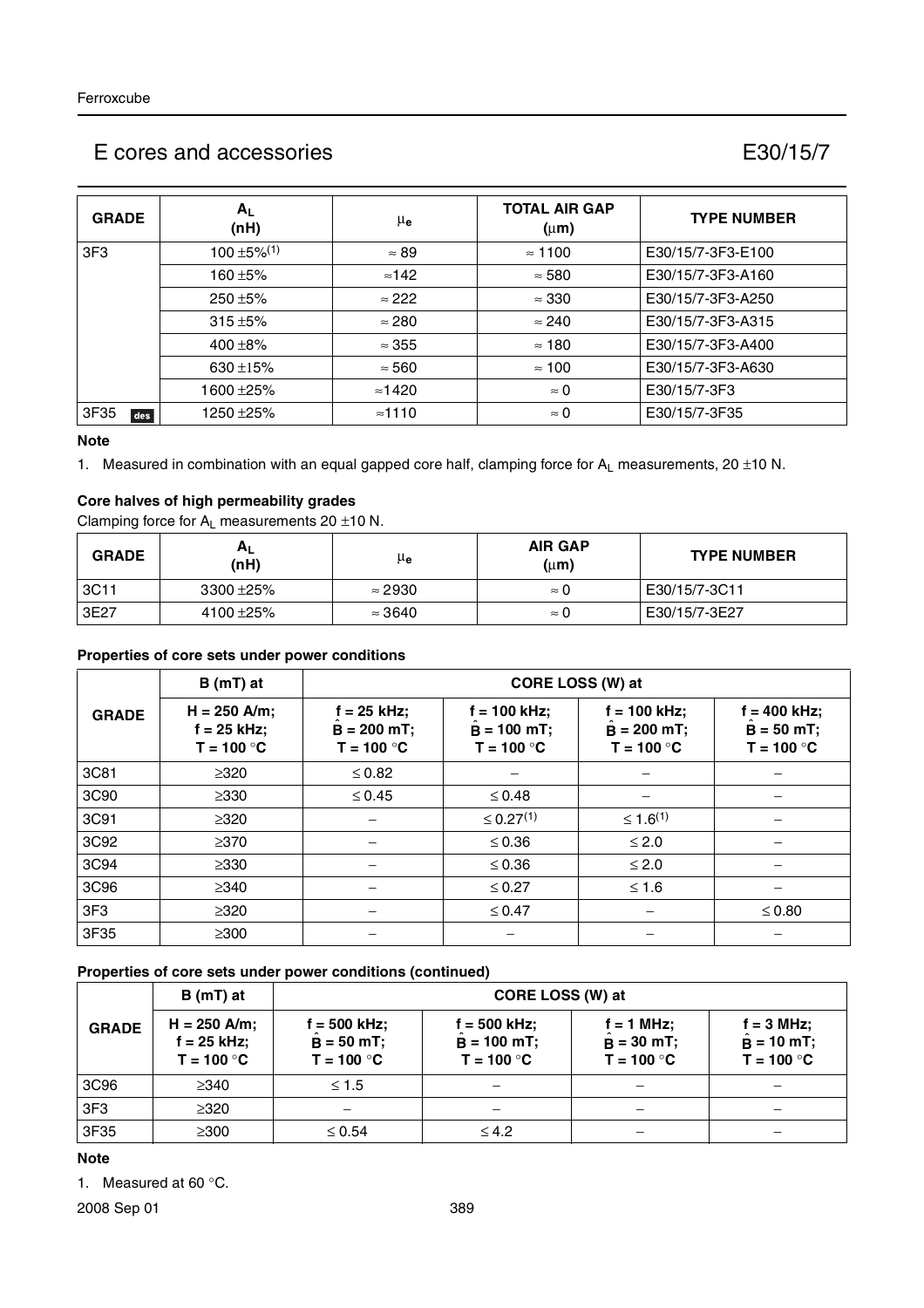### **COIL FORMERS**

#### **GENERAL DATA FOR E30/15/7 COIL FORMER WITHOUT PINS**

| <b>PARAMETER</b>              | <b>SPECIFICATION</b>                                                                                            |
|-------------------------------|-----------------------------------------------------------------------------------------------------------------|
| l Coil former material        | polyamide (PA6.6), glass reinforced, flame retardant in accordance with<br>"UL 94-HB"; UL file number E41613(M) |
| Maximum operating temperature | 120 °C                                                                                                          |



#### **WINDING DATA AND AREA PRODUCT FOR E30/15/7 COIL FORMER WITHOUT PINS (E)**

| <b>NUMBER OF</b><br><b>SECTIONS</b> | <b>WINDING</b><br><b>AREA</b><br>(mm <sup>2</sup> ) | <b>MINIMUM</b><br><b>WINDING</b><br><b>WIDTH</b><br>(mm) | <b>AVERAGE</b><br><b>LENGTH OF</b><br>TURN<br>(mm) | <b>AREA</b><br><b>PRODUCT</b><br>Ae x Aw<br>(mm <sup>4</sup> ) | <b>TYPE NUMBER</b> |
|-------------------------------------|-----------------------------------------------------|----------------------------------------------------------|----------------------------------------------------|----------------------------------------------------------------|--------------------|
|                                     | 80                                                  | 17.0                                                     | 56                                                 | 4800                                                           | CP-E30/15/7-1S     |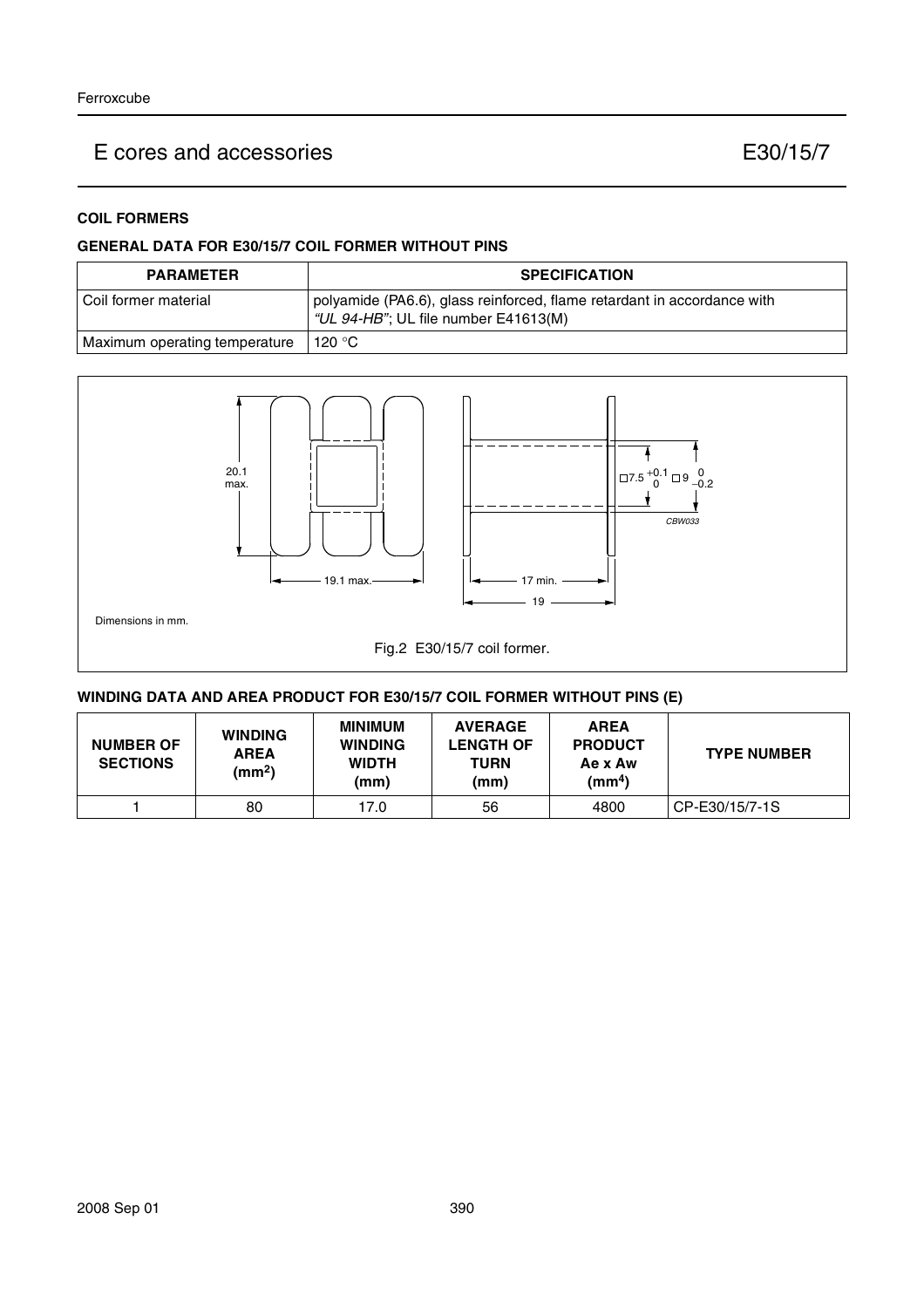#### **GENERAL DATA FOR 10-PINS E30/15/7 COIL FORMER**

| <b>PARAMETER</b>              | <b>SPECIFICATION</b>                                                                                                   |
|-------------------------------|------------------------------------------------------------------------------------------------------------------------|
| l Coil former material        | phenolformaldehyde (PF), glass reinforced, flame retardant in accordance with<br>"UL 94V-0"; UL file number E167521(M) |
| l Pin material                | copper-tin alloy (CuSn), tin (Sn) plated                                                                               |
| Maximum operating temperature | 180 °C, "IEC 60085", class H                                                                                           |
| Resistance to soldering heat  | "IEC 60068-2-20", Part 2, Test Tb, method 1B: 350 °C, 3.5 s                                                            |
| Solderability                 | "IEC 60068-2-20", Part 2, Test Ta, method 1: 235 °C, 2 s                                                               |



#### **WINDING DATA AND AREA PRODUCT FOR 10-PINS E30/15/7 COIL FORMER (E)**

| <b>NUMBER OF</b><br><b>NECTIONS</b> | <b>WINDING</b><br><b>AREA</b><br>(mm <sup>2</sup> ) | MINIMUM<br><b>WINDING</b><br><b>WIDTH</b><br>(mm) | <b>AVERAGE</b><br><b>LENGTH OF</b><br>TURN<br>(mm) | <b>AREA</b><br><b>PRODUCT</b><br>Ae x Aw<br>(mm <sup>4</sup> ) | <b>TYPE NUMBER</b>  |
|-------------------------------------|-----------------------------------------------------|---------------------------------------------------|----------------------------------------------------|----------------------------------------------------------------|---------------------|
|                                     | 80                                                  | 17.1                                              | 56                                                 | 4800                                                           | CSH-E30/15/7-1S-10P |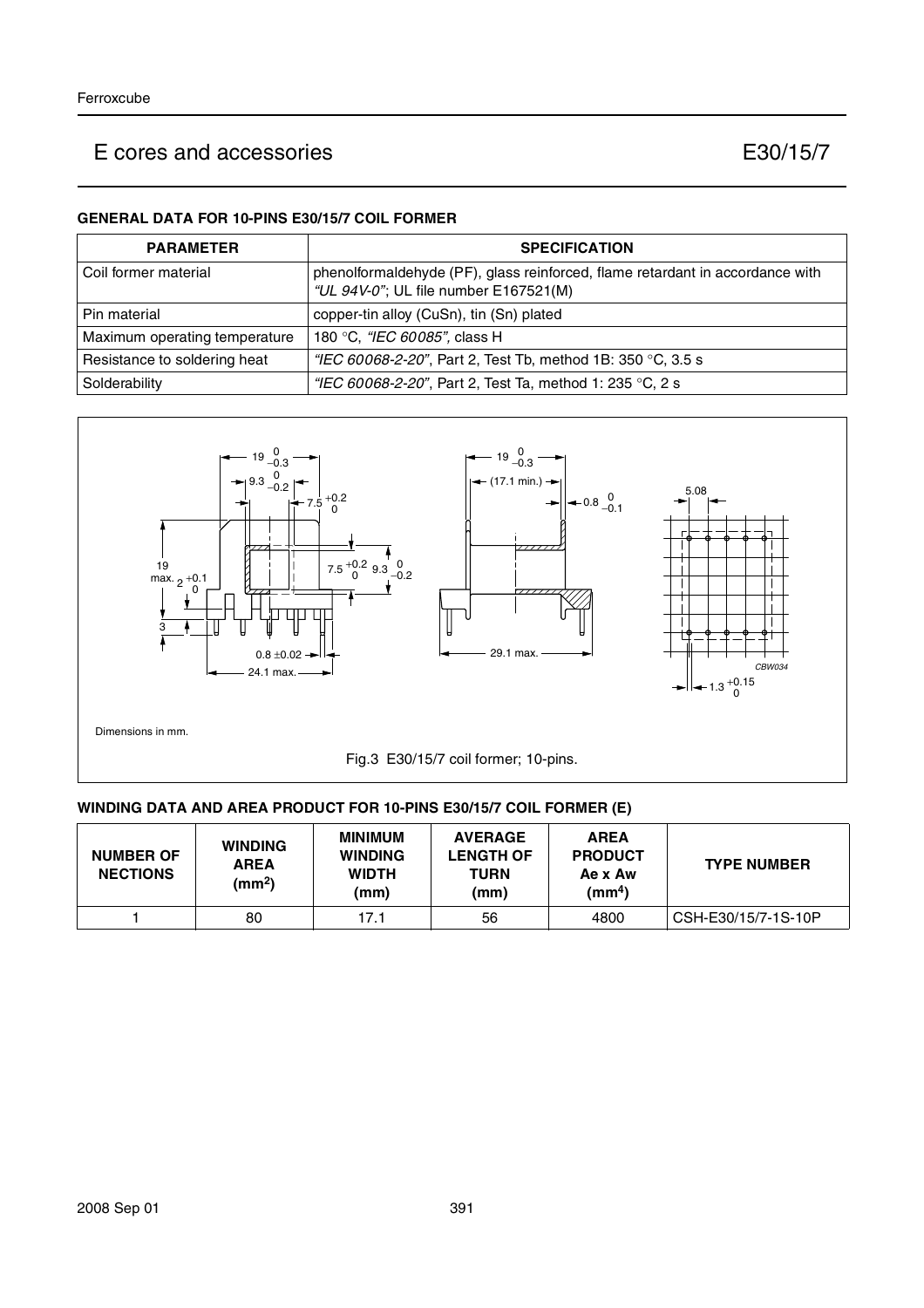### **MOUNTING PARTS**

#### **General data and ordering information**

| <b>TEM</b> | <b>REMARKS</b>         | <b>FIGURE</b> | <b>TYPE NUMBER</b> |
|------------|------------------------|---------------|--------------------|
| Clasp      | CuZn alloy, Ni plated  | д             | CLA-E30/15/7       |
| Spring     | stainless steel (CrNi) | r<br>u        | SPR-E30/15/7       |